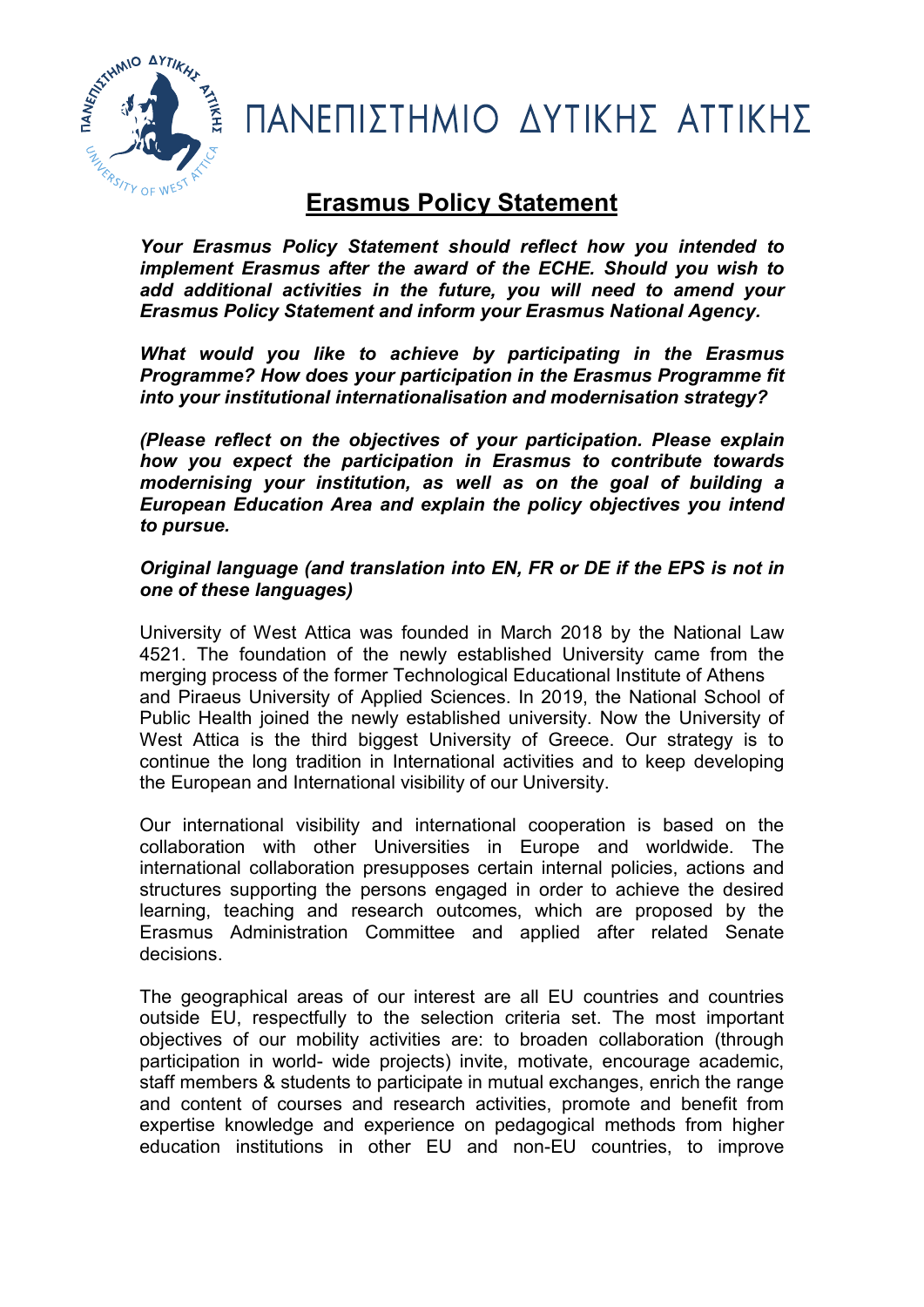transparency and academic recognition of qualifications and studies throughout the European Union.

Furthermore, to enable students to benefit from new lectures, by academics coming from abroad, by different teaching methods, to experience learning in foreign languages and thus enhance their language skills. We also intend to offer different perspectives to the academic personnel by offering opportunities to teach, perform research activities or work in another participating country and to know first-hand another European educational systems; learn and share new ideas, be inspired by colleagues in other institutions and different outlooks, refresh thinking, broaden horizons, discover new ways of teaching, develop new skills, revitalize and reignite passion for lecturing, explore new tools and technologies, find out about the latest developments across Europe. Finally, another important goal is to assist the Institution to establish new contacts, broaden the academic network, establish research collaboration, strengthen its international standing and its European dimension, and benefit in "multilateral" cooperation activities and in the development of curricula. Our mobility strategy concerns the target group of undergraduate and postgraduate students, academic staff with tenure, part time teachers, non teaching staff, administrative personnel and technical assistants.

The monitoring of these actions will provide us with indications of the success of the University policies. On the other hand every internationalization result, as common research and educational activities, cooperation in the regional and global level, will contribute to the acceptance and integration of these strategies in the main body of the academic life in our community under a continuous change, adaptation and modernization framework.

An indication of the importance of the internationalization of the University of West Attica is the fact that it became already member of the two very important international Unions and Associations of Universities:1) United Nations Academic Impact/UNAI, 2) International Association of Universities/IAU.

Please reflect on the Erasmus actions you would like to take part in and explain how they will be implemented in practice at your institution. Please explain how your institution's participation in these actions will contribute to achieving the objectives of your institutional strategy.

### Original language (and translation into EN, FR or DE if the EPS is not in one of these languages)

University of West Attica has participated in the past (also as Technological Education Institute of Athens and Piraeus University of Applied Sciences) and it will continue to participate in every action of the Erasmus+ Program. Erasmus Key Action 1 (KA1) - Learning mobility is an institutional action. It is a very important and basic tool supporting the internationalization strategy of the University. It is used to realize mobilities of our students and personnel. The incoming and outgoing members of the academic community fertilize and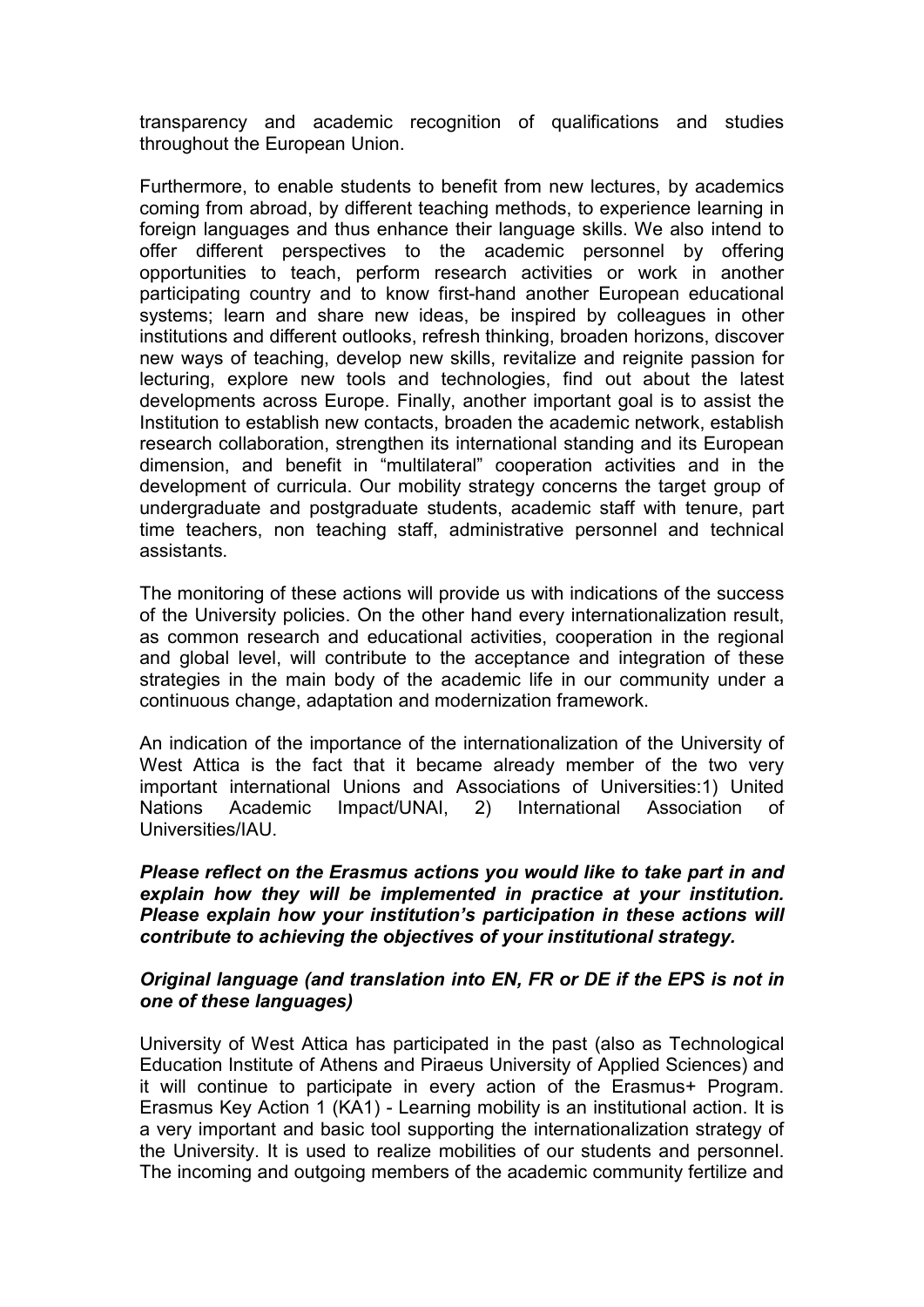update continuously the research and education characteristics of the University of West Attica.

Erasmus Key Action 2 (KA2) - Cooperation among organizations and institutions refers to individual projects. University of West Attica encourages its personnel to participate in proposals and approved projects under the KA2 framework. These projects allow and focus on the cooperation with various stakeholders like companies, chambers, institutes, associations, as well as laboratories and universities from various countries. KA2 projects give the opportunity of exchanging ideas, practices, educational and training methods in various fields, in many regions, on many topics. Therefore, KA2 projects are very essential for the continuous update of the materials and practices implemented and used in our University and especially based on experience gained from non-exclusively University partners.

In the same sense KA3 projects will support the development and cooperation policies and they will act as synchronization and coordination tool with other institutes towards a European converge of the HEIs

#### What is the envisaged impact of your participation in the Erasmus+ Programme on your institution?

.

Please reflect on targets, as well as qualitative and quantitative indicators in monitoring this impact (such as mobility targets for student/staff mobility, quality of the implementation, support for participants on mobility, increased

involvement in cooperation projects (under the KA2 action), sustainability/long-term impact of projects etc.) You are encouraged to offer an indicative timeline for achieving the targets related to the Erasmus+ actions.

### Original language (and translation into EN, FR or DE if the EPS is not in one of these languages)

University of West Attica has redesigned and restructured all its educational programs in cooperation with the state services and social partners. The University has cooperated with the local authorities and municipalities as well as with industrial and business chambers of our geographical area, in order to get curricula in adaptation with the current and future market situation and needs. The local actions in combination with the international activity form a dynamic structure driving and affecting the modernization processes in the University. The international factor permits the earlier information flow from many other countries in the cases of newly appearing changes, allowing the preparation of the University for its best adaptation in the global market needs.

The Quality Assurance Unit in cooperation with the Liaison Office of the University monitor changes and transitions in the labour market relevant skills compared to the offered ones and regularly it will indicate possible and necessary changes for the respective adaptation actions of the structure and